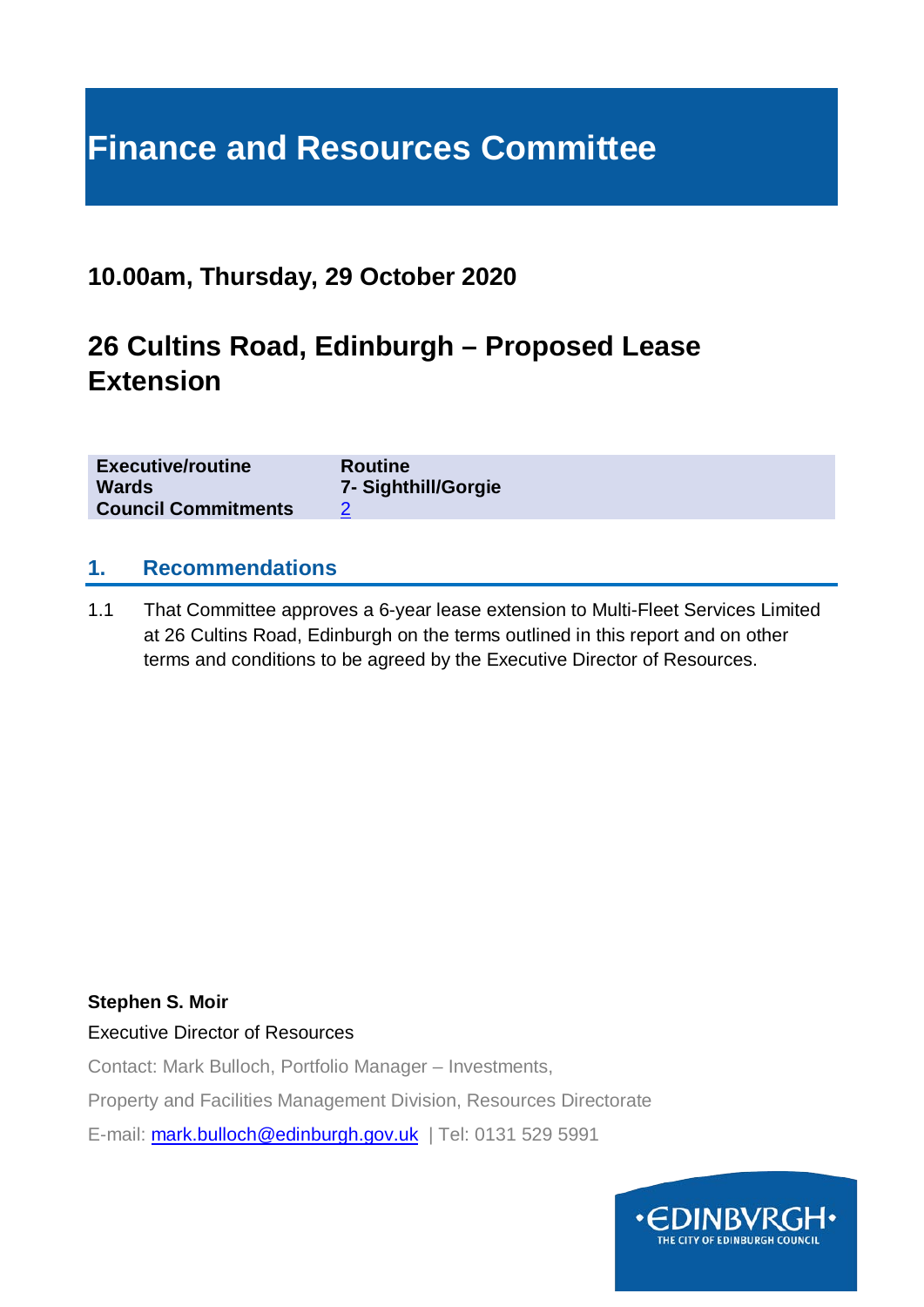**Report**

# **26 Cultins Road, Edinburgh – Proposed Lease Extension**

### **2. Executive Summary**

2.1 Multi-Fleet Services Limited currently occupy 0.26 hectares (0.64 acres) at 26 Cultins Road, Edinburgh on a ground lease which expires on 18 September 2024. This report seeks approval to grant the tenant a 6-year lease extension on the terms and conditions outlined in the report.

#### **3. Background**

- 3.1 Multi-Fleet Services Limited occupy the ground 26 Cultins Road, Edinburgh extending to 0.26 hectares (0.64 acres) as shown outlined in red on the attached plan.
- 3.2 The ground lease runs from 19 September 2006 to 18 September 2024 at a passing rent of £29,700 per annum.
- 3.3 As a result of a company restructure, Multi-Fleet Services Limited are seeking an extension of their lease to protect the substantial financial investment they have made in the property and to provide greater security of tenure.

#### **4. Main report**

- 4.1 The following terms have been provisionally agreed:-
	- Subjects Ground at 26 Cultins Road, Edinburgh, EH11 4DG;
	- Lease: 6-year extension from 18 September 2024 to 18 September 2030;
	- Rent: £29,700 per annum;
	- Rent Review: 18 September 2021 and 2026;
	- Use: Auto repairs;
	- Repairs: Full repairing and maintaining obligation;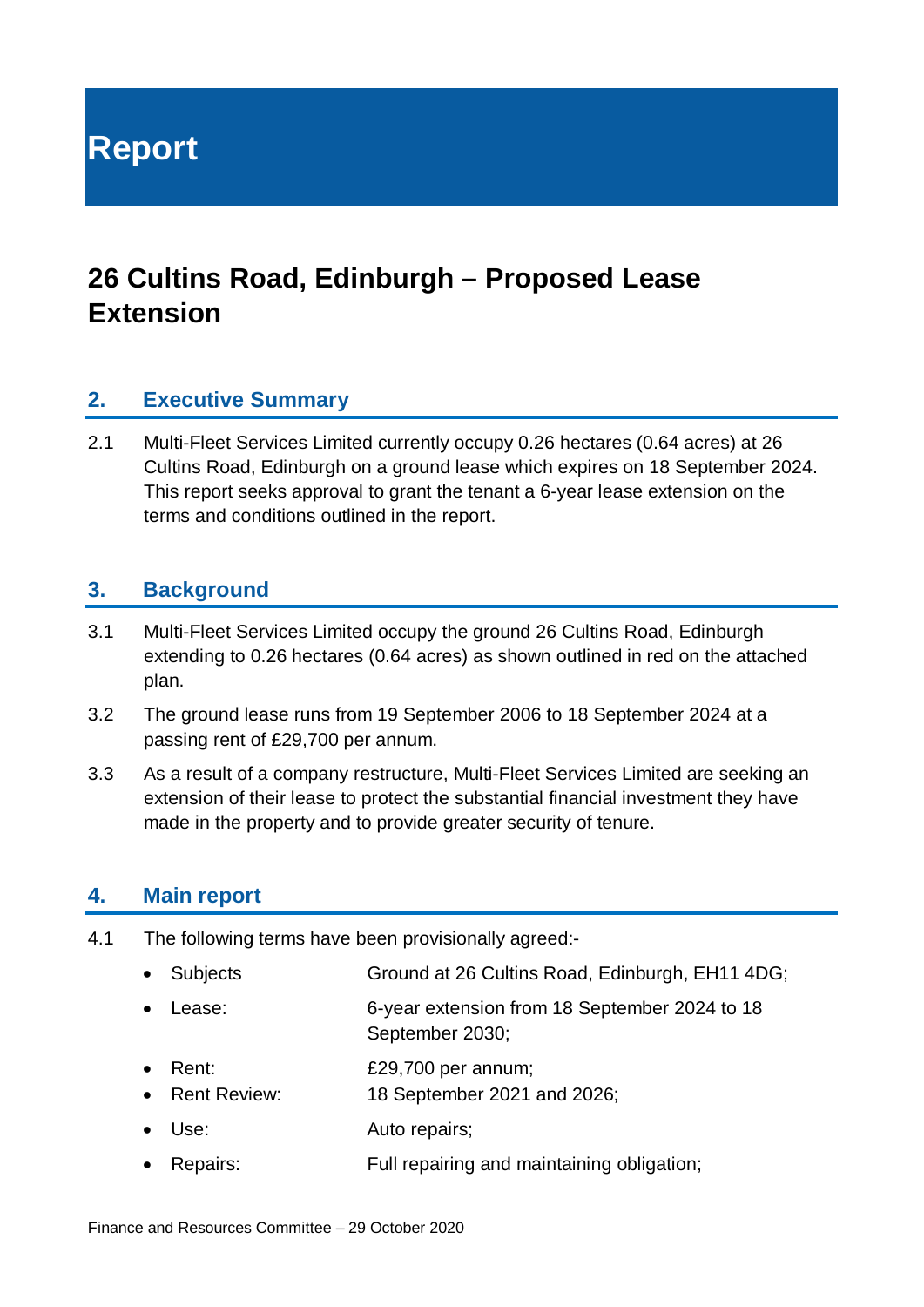- Other Terms: As contained in the Council's standard full repairing and insuring ground lease;
- Costs: Tenant responsible for all Council's legal costs.

# **5. Next Steps**

5.1 Following Committee approval, Legal Services will be instructed to progress the lease extension.

# **6. Financial impact**

6.1 A rent of £29,700 per annum to the General Property Account will be maintained for an additional 6-year period with the prospect of further uplifts at rent review in 2021 and 2026.

# **7. Stakeholder/Community Impact**

7.1 Ward members have been made aware of the recommendations of the report.

### **8. Background reading/external references**

8.1 N/A.

# **9. Appendices**

9.1 Appendix 1 – Location Plan